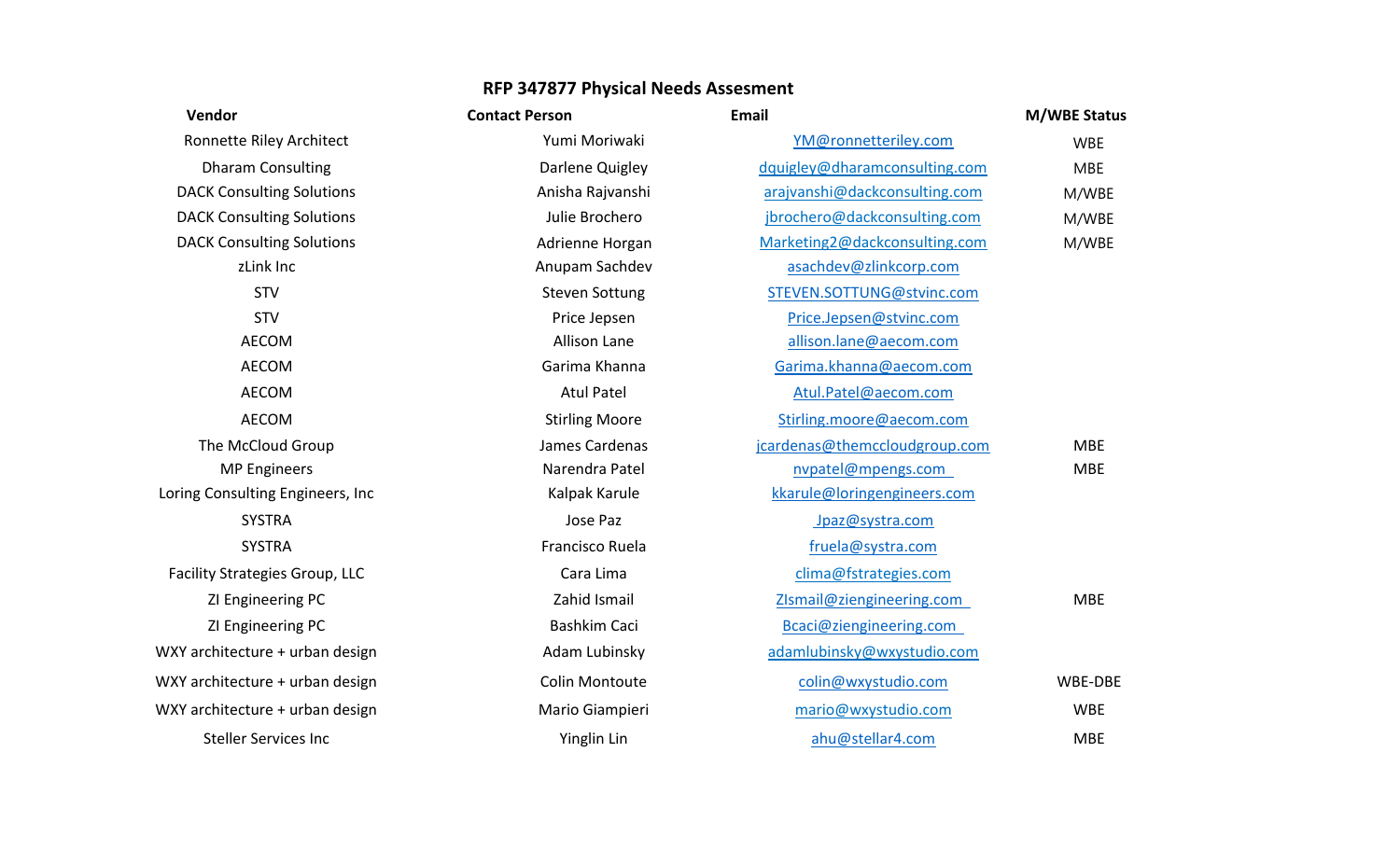| <b>Steller Services Inc</b>               | Linda Ye                  | lye@stellarservices.com       | <b>MBE</b>  |
|-------------------------------------------|---------------------------|-------------------------------|-------------|
| Intellis                                  | <b>Mohine Matin</b>       | mohinem@intellis.io           |             |
| Intellis                                  | Steven Warshaw            | stevew@Intellis.io            |             |
| Intellis                                  | Eri Shulga                | eshulga@intellis.io           |             |
| Muñoz Engineering & Land Surveying, D.P.C | Fab Munoz                 | fabmunoz@munozeng.com         | MBE, DBE    |
| Muñoz Engineering & Land Surveying, D.P.C | Manny Beigelmacher        | mbeigelmacher@munozeng.com    | <b>MBE</b>  |
| Muñoz Engineering & Land Surveying, D.P.C | Anna Matos                | amatos@munozeng.com           | <b>MBE</b>  |
| T.Y. Lin International                    | <b>Terrance James</b>     | Terrance.james@tylin.com      |             |
| Aptim                                     | David Hecht               | david.hecht@aptim             |             |
| <b>WSP</b>                                | David Gao                 | David.golab@wsp.com           |             |
| <b>WSP</b>                                | <b>Destiny Bannister</b>  | Destiny.bannister@wsp.com     |             |
| <b>WSP</b>                                | <b>Nadine Chin-Santos</b> | Nadine.chin-santos@wsp.com    |             |
| <b>Bureau Veritas</b>                     | Andy Hupp                 | andy.hupp@bureauveritas.com   |             |
| <b>Bureau Veritas</b>                     | <b>Matt Munter</b>        | matt.munter@bureauveritas.com |             |
| T2D2, INC                                 | Jonathan Ehrlich          | jon@t2d2.ai                   |             |
| <b>Gannett Fleming</b>                    | <b>Holly Baskinger</b>    | hbaskinger@gfnet.com          |             |
| <b>Gannett Fleming</b>                    | <b>Victor Fernandes</b>   | vfernandes@gfnet.com          |             |
| <b>Gannett Fleming</b>                    | Jackie Ragucci            | jragucci@gfnet.com            |             |
| <b>O&amp;S Associates</b>                 | Prabhu Perumalsamy        | prabhu@oandsassociates.com    |             |
| O&S Associates, Inc                       | Andy Wilson               | awilson@oandsassociates.com   | MBE/SBE     |
| O&S Associates, Inc                       | <b>Timothy Webb</b>       | twebb@oandsassociates.com     | <b>MBE</b>  |
| I.A Engineering, P.C                      | Ijaz Akbar                | iakbar@iaeeng.com             | MBE/SBE     |
| McKissack                                 | Karen Maida               | kmaida@mckissack.com          | MBE and WBE |
| <b>INFOTRAN Engineers, PC</b>             | Indra Nayee               | Inayee@infotrancorp.com       | MBE/DBE     |